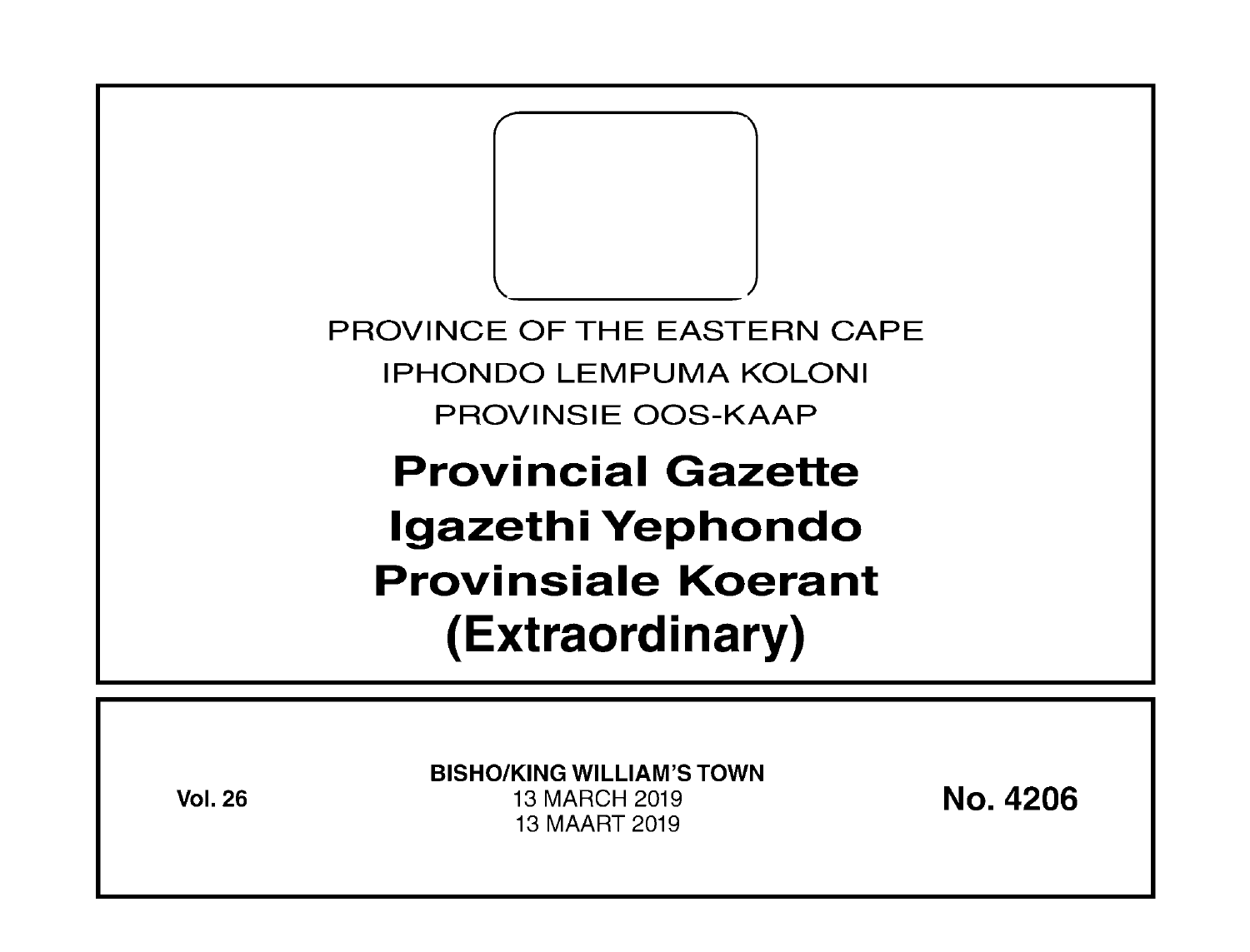## **CONTENTS**

|    |                                                                                                     | Gazette<br>No. | Page<br>No. |
|----|-----------------------------------------------------------------------------------------------------|----------------|-------------|
|    | <b>PROVINCIAL NOTICES • PROVINSIALE KENNISGEWINGS</b>                                               |                |             |
| 77 | Local Government: Municipal Structures Act (117/1998), as amended: Proposed amendment of Provincial | 4206           |             |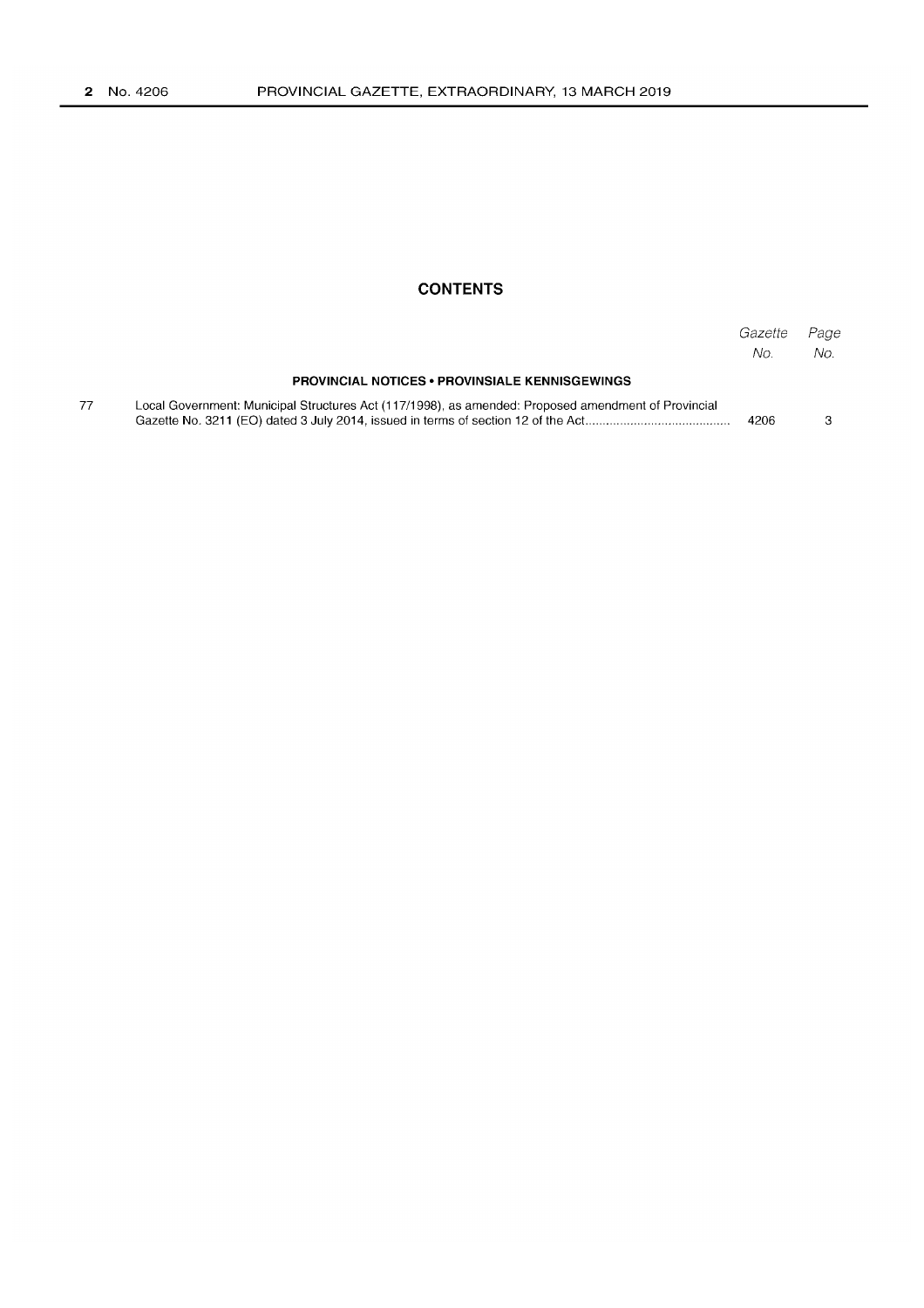# PROVINCIAL NOTICES • PROVINSIALE KENNISGEWINGS

#### PROVINCIAL NOTICE 77 OF 2019

PROVINCE OF THE EASTERN CAPE

DEPARTMENT OF COOPERATIVE GOVERNANCE AND TRADITIONAL AFFAIRS

PROPOSED AMENDMENT OF PROVINCIAL GAZETTE NO. 3211 (Extraordinary) DATED 03 JULY 2014, ISSUED IN TERMS OF SECTION 12 OF THE LOCAL GOVERNMENT: MUNICIPAL STRUCTURES ACT, (ACT NO. 117 OF 1998) AS AMENDED.

I, FIKILE DEVILLIERS XASA, Member of the Executive Council responsible for Local Government in the Province of the Eastern Cape, after the consultation process prescribed in section 16 (3)(b) of the Local Government: Municipal Structures Act, 1998, (Act No. 117 of 1998) as amended, under the powers vested in me by Section 16(1)(d) of the Local Government: Municipal Structures Act, 1998 (Act No. 117 of 1998) hereby finally designate the Portfolio Head: Infrastructure in respect of the Engcobo Local Municipality as full-time in terms of Paragraph 7 of Part 9 of the Provincial Gazette No. 687 (Extraordinary) dated 02 December 2000 with effect from the first day of the month following the date of publication in the Provincial Gazette.

 $\mathbb{Z}^2$  $\mathbb{Z} \rightarrow \mathbb{Z}$ §lIG~: *lFJwo* 

**SIGNED: F.D. XASA**<br>SIGNED: F.D. XASA<br>**MEMBER OF THE EXECUTIVE COUNCIL RESPONSIBLE FOR LOCAL** GOVERNMENT - PROVINCE OF THE EASTERN CAPE

DATE: <u>OG/OS/20</u>19  $\overline{1}$